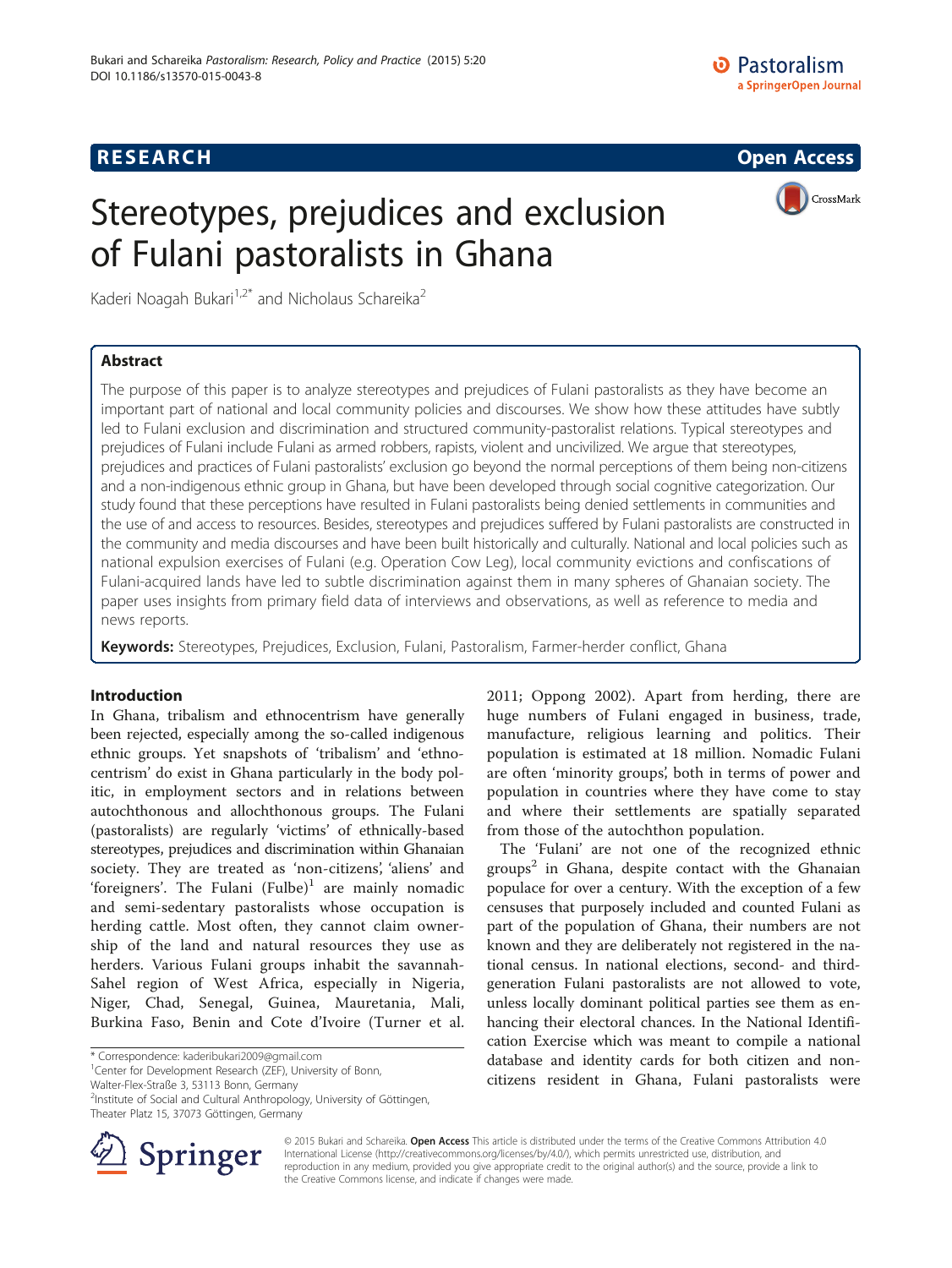either refused to be registered in some areas or made to pay money by registration officials.<sup>3</sup>

Thus, at the national and community levels, Fulani pastoralists are excluded from socio-political participation and access to resources. Ghanaian citizenship and immigration policies have tended to put Fulani pastoralists in a negative light. Fulani per the 1992 Republic of Ghana ([1992](#page-11-0)) even if born in Ghana but having no parent or grandparent born in Ghana before 1957, are explicitly excluded from Ghanaian citizenship except through marriage or naturalization after long stays. There have been state policies of Fulani pastoralists' expulsion from Ghana termed 'Operation Cow Leg' which has been carried out several times. Besides, local community policies of Fulani pastoralists' evictions, their limited access to land leases and their conflicts with local farmers have prompted community evictions and attacks as well as state/government interventions. These infringements and the production of stereotypes and prejudices they entailed have affected the relationship between local communities and Fulani pastoralists. Stereotypes and prejudices of Fulani pastoralists go beyond just discourses of them being non-citizens, but are rather based on cognitive social biases and categorization. In examining the stereotypes and prejudices vis-à-vis the Fulani in Ghana, particularly the pastoral Fulani, this paper argues that these attitudes towards Fulani pastoralists in Ghana have become an important part of national and local community policies and discourses, help to exclude the pastoralists and to structure pastoralistcommunity relations.

#### Study area and methods

This study was undertaken in several communities in the West African nation of Ghana which shares borders to the north with Burkina Faso, to the east with Togo and to the west with Cote d'Ivoire. As much as we would have liked to study the whole of Ghana, since our study deals with the topic from a national perspective, we had to select a limited number of communities from northern and southern Ghana: Gushiegu, Karaga, Sandema, Tamale, Kumasi, Agogo, Konongo, Kumawu (in Samsu and Mossipenyin) and Accra (see Figure 1). More than 70 % of the respondents involved were from Agogo and Gushiegu districts because many Fulani pastoralists are inhabiting these districts.

The study is qualitative in nature and based on ethnographic research that included participant observation, interviews, focus group discussions (FGDs) and the collection of media reports and news. The study group comprised purposefully sampled Fulani residents in Ghana, local farmers, Fulani pastoralists (including migrant herders, sedentary herders and cattle owners), local community residents, traditional chiefs, community leaders and government officials. They made up a total of 254 respondents. Our approach thus allowed us to look at stereotypes, prejudices and practices of exclusion as presented in the narrative of immediate actors as well as in Ghanaian media discourse.

Our analysis of Ghanaian media reports involved print, electronic and online sources. These were mainly from the Ghanaian Daily Graphic Newspaper, Ghana News Agency.org (both state-owned), TV3 News Network, Daily Guide Newspaper, Citifmonline.com, Ghanaian

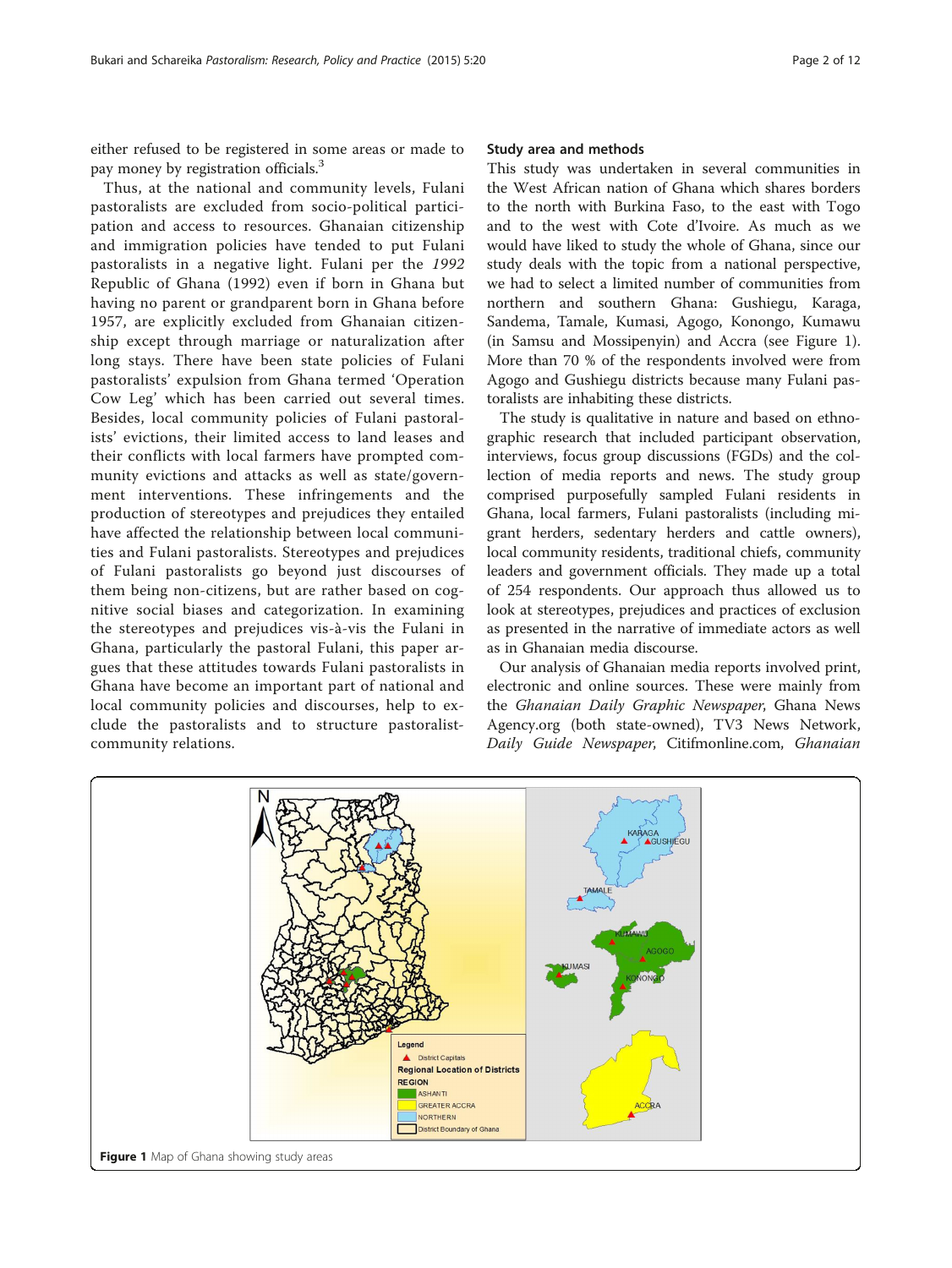Chronicle Newspaper, Joy FM (myjoyonline.com), ModernGhana.com, VibeGhana.com, Peacefmonline.com and Ghanaweb.com (privately owned). The analysis took the form of a sociological discourse analysis (see Ruiz [2009](#page-11-0)) that involved three levels: firstly, textual analysis in which discourses relevant to the topic from the media reports were characterized and a content analysis of the media texts done. This was, secondly, followed by a contextual analysis of these media reports where the communicative meaning of the discourses was analyzed and then, thirdly, by the interpretation of the discourses and generalizations drawn.

#### Theoretical perspective

Enormous studies have been done on stereotypes, prejudices and practices of exclusion of Fulani across West Africa. Frantz's [\(1975\)](#page-10-0) study of stratification of pastoralists reveals challenges in their integration into African nations. Diallo ([2001\)](#page-10-0) looked at how citizenship, rights over resources and state and ethno-regional policies in northern Cote d'Ivoire exacerbated inter-ethnic conflicts between Fulani and Senufo communities, leading to frequent eviction of the Fulani. Similarly, Diallo ([2009](#page-10-0)) found that local prejudices and stereotypes of Fulani in Burkina Faso have tended to undermine nomadic Fulani and thereby marginalizing them. In Ghana, Tonah ([2000](#page-11-0)) equally examined local state policies and local prejudices against Fulani in Ghana, using data from Paga along the Ghana-Burkina Faso border. He also examined the national expulsion of Fulani pastoralists from Ghana in 1999/2000 that had been carried out by the Ghanaian state/government (Tonah [2002](#page-11-0)). Tonah argues that state and local policies have subtly discriminated against Fulani and tended to exclude them as many Ghanaians and the state itself consider them 'aliens' and non-citizens. Our study then goes beyond just local stereotypes, prejudices and practices of exclusion of Fulani in Ghana, but rather discusses them as broadly and as subtly seen in state/national and local policies narratives and presented through Ghanaian discourses.

Sociologically, prejudice and stereotypes often facilitate discrimination and exclusion against groups and even help to muster political support for laws and policies that lead to institutional discrimination (Dovidio et al. [2010](#page-10-0)). In attempting to understand exclusion, stereotypes and prejudices, we use the social categorization theory which implies collective signification of a whole group with prejudices and stereotypes built through cognitive categories. Dovidio et al. ([2010\)](#page-10-0) note that prejudices and stereotypes are based on people's propensity to categorize and thus to react to and judge other people by seeing them as group members rather than as individuals. Allport states that:

'Human mind must think with the aid of categories … and once formed categories are the basis for normal prejudgment. We cannot possibly avoid this process. Orderly living depends upon it' (1954:20).

Importantly, the basis of the theory is that social biases are based on cognitive categories and that social categorization influences social perception and affects cognition and behaviour (Dovidio et al. [2010\)](#page-10-0). In this study, the theory of social categorization allows for a critical interpretation of the situation of Fulani in relation to stereotypes and prejudices as resulting from social and cognitive categories and discursive interpretations.

Allport's ([1954:](#page-10-0)9) conceptualization that prejudice is 'an antipathy based on a faulty and inflexible generalization. It may be directed toward a group as a whole or toward an individual because he is a group member' has provided a basis for discussions on discrimination and social categorization. Allport [\(1954\)](#page-10-0) conceptualized prejudice as being caused by macro, social-structural, micro and individual factors. This includes ethnocentrism and in-group biases. Prejudices reinforce and are also reinforced by discrimination. Through prejudices, negative attitudes are built against other groups and occasionally lead to discrimination. Stereotypes are notions that members of different groups have about each other and that become part and parcel of their 'cultural knowledge' (Eriksen [1994](#page-10-0)). Thus, in stereotypes, a group holds negative or positive beliefs about another group such as an ethnic group or a race. Stereotypes are mostly negative although positive stereotypes about people are built too. The relation between prejudice and stereotype, although highly debatable, is explicitly stated by Allport [\(1954\)](#page-10-0):

'The stereotype acts as both a justificatory device for categorical acceptance or rejection of a group, and as a screening and selective device to maintain simplicity in perception and thinking' (1954:192).

Thus, stereotypes are both causes and consequences of prejudice but not always. Eriksen ([2010](#page-10-0):40) states that stereotypes '…are widespread in societies with significant power differences as well as in societies where there is a rough power equilibrium between ethnic groups.' Stereotypes which are built over a long time become fixed and are difficult to change. We consider a group excluded when, based on its historical, political, cultural and noncitizenship status, it is subtly discriminated against.

Prejudices, stereotypes and discriminatory tendencies are often built between ethnic groups that relate to each other as autochthons and strangers (Lentz and Nugent [2000](#page-11-0)). Ethnicity is a very strong tool for political and social exclusion of other groups (Schlee [2008](#page-11-0)). It often comes together with ethnocentrism which includes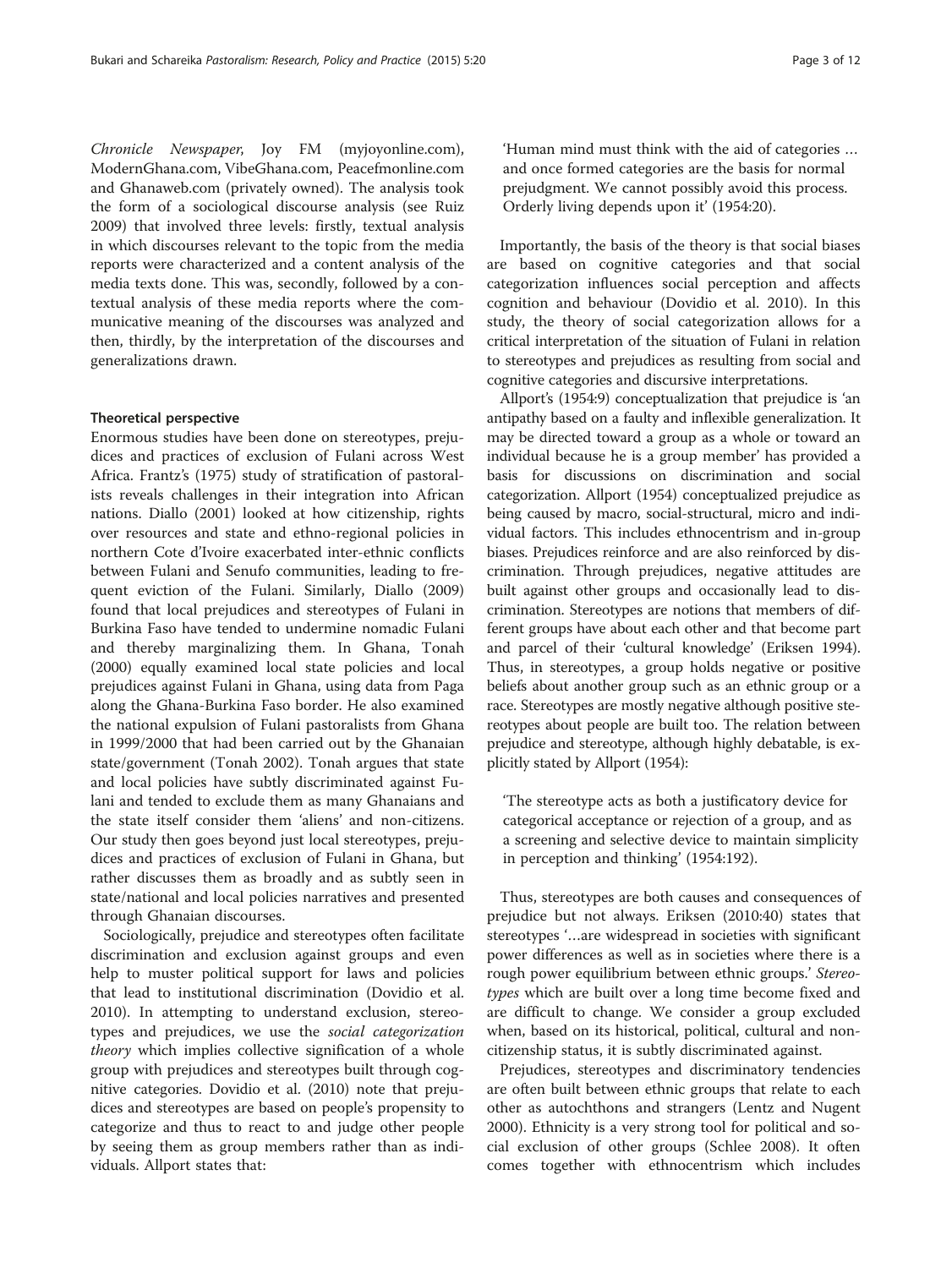judgments of others' cultural values and a feeling of superiority over others. Ethnocentrism is coupled to prejudice, exclusion and discrimination and is used to organize the repression or domination of one group by another (Healey [2014](#page-10-0)). Thus, there are interlocking relations between prejudices and stereotypes and exclusion.

#### Fulani in Ghana

The Fulani are well-known in the anthropological literature for their skill in cattle keeping (e.g. Stenning [1959](#page-11-0)). The Fulani spread across West Africa and remain a minority in comparison to the so-called indigenous populations (Tonah [2005\)](#page-11-0). They are also a minority in terms of power and access to resources in many states across West Africa. The pastoral Fulani are often moving across regions and national borders in West Africa. Ghana is a preferred destination for many of the Fulani pastoralists.

Fulani migration into Ghana according to Tonah ([2005](#page-11-0)) is a recent phenomenon. The author notes that it was not until the beginning of the twentieth century that any significant Fulani presence in what then was Gold Coast was documented. The very first census in the Gold Coast in 1911 included Fulani because a number were found along the White Volta of northern Ghana. However, Fulani were seasonally moving southwards to Ghana long before the British arrived in the Gold Coast.<sup>4</sup> Their first migration was to the northern part of present Ghana. Historically, according to Tonah ([2005](#page-11-0)), three major reasons are responsible for Fulani migration into the Gold Coast (now Ghana) in the twentieth century: first, the expansion in cattle trade; second, the establishment and development of native farms by colonial authorities; and third, the Sahelian droughts of the 1970s and 1980s which forced herders to move with their cattle in search of pasture and water. Thus, the reason for Fulani presence in Ghana was economic and ecological. Since migrating into Ghana, some Fulani have settled permanently. Today, Fulani are found in almost all parts of Ghana where some are businessmen as well as engaged in many aspects of the Ghanaian society (see Oppong [2002\)](#page-11-0). Their numbers in Ghana are not known, but they are estimated to be more than  $14,000$ .<sup>5</sup>

#### Stereotypes, discrimination and prejudices of Fulani pastoralists in Ghana

We now present various stereotypes and prejudices of Fulani, especially the pastoral Fulani, in Ghana as portrayed in media and citizenship discourses that subtly contribute to their exclusion and discrimination.

#### Fulani pastoralists as armed robbers and bandits

A major prejudice in the general Ghanaian society is that Fulani engage in highway robberies. Fulani herders are

seen to be armed robbers or accomplices of robberies. Most of this is highlighted in the Ghanaian media (as illustrated below). Many in the interviews and FGDs claimed that Fulani herders harbour their friends from Burkina Faso or Nigeria to engage in robbery in the communities or link roads to communities and abscond afterwards. Fulani pastoralists are also seen to engage in banditry activities such as cattle rustling, animal theft (sheep, fowls, goats, etc.), theft of food crops and confiscating motorbikes. Youth farmers in an FGD stated that '…on highways, Fulani are said to wield guns and other weapons to rob vehicles and people of their valuables.' When asked to prove the evidence that indeed robberies are done by Fulani, the respondents of the FGD claimed that the mode of dressing of the robbers, their language and looks are those of Fulani. Interestingly, one of the female victims of an alleged Fulani robbery claimed that 'on our way to Djentiri market (in Gushiegu), our bus was intercepted by a group of robbers and they took all our monies. Although the robbers disguised themselves, the scent of cow milk on them was obvious. When we were stopped, the robbers spoke in a dialect that was Fula and the scent as they drew nearer us to take our monies was obvious they were Fulani.' <sup>6</sup> Others claimed that Fulani also connive with organized groups and butchers to steal cattle and sell them in cities.

Indeed, Fulani have been found implicated in organized crime of rustling cattle to other towns or countries to sell and also in cases of armed robbery. Highway robbers arrested by the police have involved Fulani, but not all robbers are always Fulani as Ghanaians from other ethnic groups are also involved. When others are arrested, their ethnic identification is never made known but Fulani are clearly mentioned in news headlines and even by the police. Take for instance the following newspaper headlines carried out by both state-owned and private media outlets in Ghana over time:

### 1. POLICE ARRESTS TWO FULANI ARMED ROBBERS<sup>7</sup>

- 2. ASHANTI POLICE GUN DOWN SEVEN FULANI ARMED ROBBERS<sup>8</sup>
- 3. 5 FULANI ROBBERS BUSTED<sup>9</sup>
- 4. 5 ARMED ROBBERS ARRESTED IN V/R<sup>10</sup>
- 5. TWO FULANI ARMED ROBBERS KILLED IN SHOOT-OUT WITH POLICE<sup>11</sup>

In all these headlines, Ghanaian media discourses deliberately identify Fulani armed robbers by their ethnic groups and simply referred to the others as Ghanaian armed robbers:

'…Briefing the press, the Regional Police Commander, DCOP Ransford Moses Ninson, stated that the Police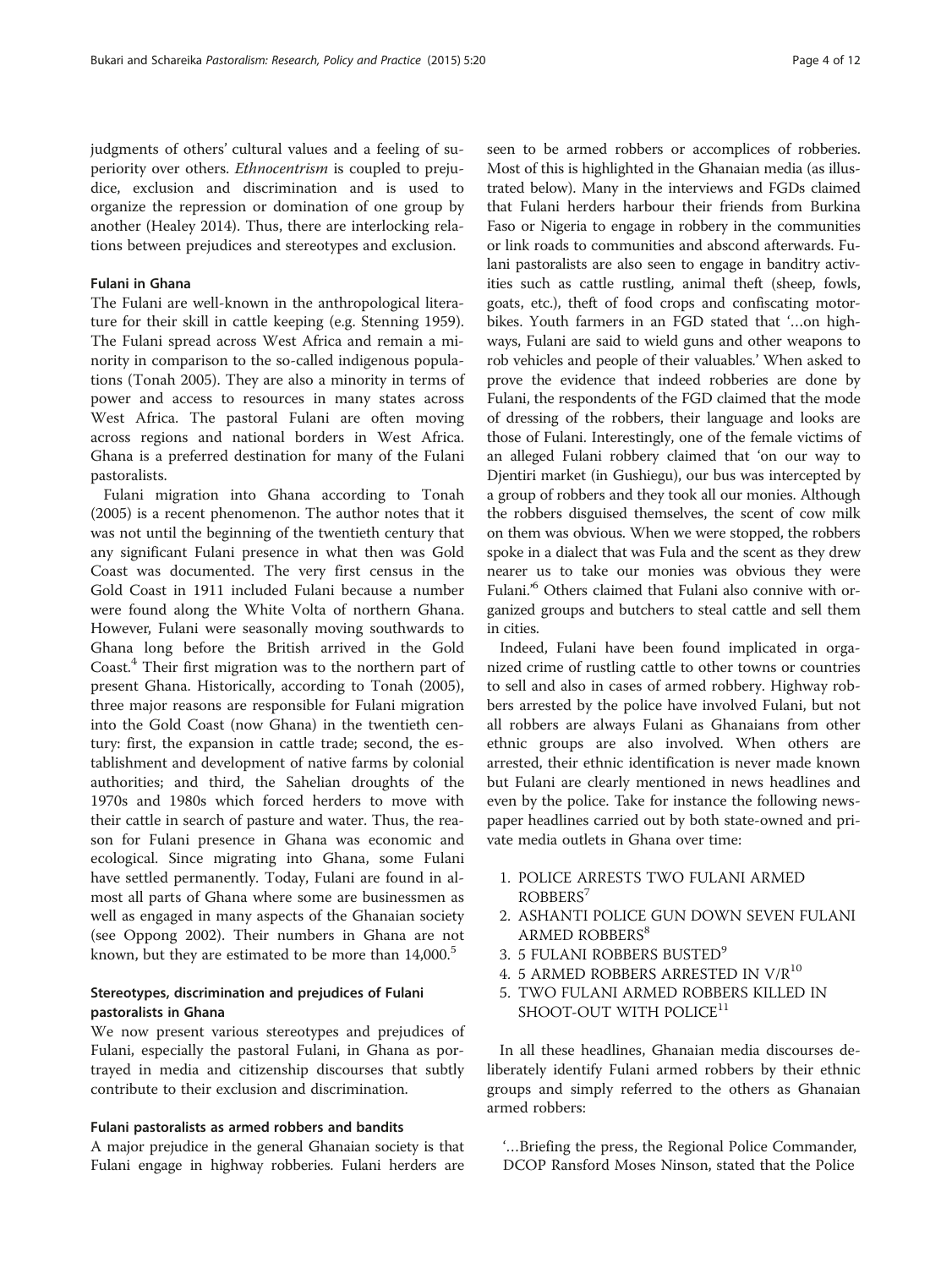administration has observed that Fulani headsmen together with some Ghanaian armed robbers who have been attacking people on highways and killing innocent citizens are hiding at these ghettos, hence the need to chase them out…'<sup>12</sup> (emphasis added).

Simply identifying other armed robbers as Ghanaians and clearly naming Fulani armed robbers by their ethnic group name clearly illustrates ethnic labelling and the social categorization put on all Fulani by Ghanaians (through media discourses). In some instances, robbers disguise themselves as Fulani supposedly speaking and dressing like Fulani because these armed robbers know the public stereotype of Fulani as armed robbers. This cognitive categorization of individual Fulani engaged in armed robbers is used to classify the entire Fulani ethnic group as armed robbers.

#### Fulani pastoralists as rapists

Fulani pastoralists, who mostly live in the outskirts of villages and cities, are perceived as rapists of women who go to pick shea nuts and firewood in the forest or to the farm alone without male company. Again, the Ghanaian media seem to be drumming this claim:

- 1. WOMAN, 40, RAPED BY FULANI HERDSMAN<sup>13</sup>
- 2. COMMUNITY ARREST FULANI HERDSMAN FOR RAPE<sup>14</sup>
- 3. FULANI HERDSMEN RAPE WIVES BEFORE HUSBANDS AT AGOGO – WOMAN ALLEGES<sup>15</sup>

Most of these claims about Fulani pastoralists raping women are difficult to prove as neither the police have evidence of it nor are any formal complaints from victims made to the police. In an FGD with a group of young men whether they had evidence that Fulani herders are rapists, one of them stated that 'we heard it happened somewhere and not here ...'. Accordingly, one of them stated that the difficulty in proving the issue of rape stems from the fact that many women in Ghana do not report or talk of rape cases for fear of stigma from the society and family members alike. Fulani pastoralists equally argue that their tradition and customs do not accept sexual contact with women who are not legally married to them. Instructively, this stereotype appears to incite hatred towards Fulani herders.

#### Fulani pastoralists as uncivilized, primitive and dirty people

Fulani and other ethnic groups in Ghana are divided by a number of cultural differences in the spheres of social and political organization, economic organization, food, dressing and general lifestyle. For many people in Ghana, Fulani are just pastoralists involved in raising herds of cattle. However, the Fulani include a wide array of people who are businessmen, traders, settled farmers, educated officials and politicians.<sup>16</sup> As a result of these cultural differences, Fulani pastoralists' lifestyle is interpreted as primitive and uncivilized. Due to little appreciation and understanding of the rationale and importance of nomadic pastoralism by large sections of the population, this livelihood strategy is rather seen as an outdated tradition and lacking potential for modernization (Tonah [2000](#page-11-0)). Thus, there is a social categorization of Fulani as a homogenous group as well as an interpretation of their pastoral lifestyle as primitive and tantamount to uncivilized behaviour.

Ghanaians can easily point out examples of cultural difference between Fulani and other ethnic groups. They often name Fulani attire, food and customs. Building on these cultural differences, many negative stereotypes have been formed and are expressed in everyday discourses across Ghana. Clear examples include:

'Fulani are uneducated, uncivilized and never attend school nor take their children to school'<sup>17</sup>

'Once a Fulani passes by you, the scent of his/her perfume, soap or pomade is milk'<sup>18</sup>

'You can never trust a Fulani and be friends with him. He will betray you'<sup>19</sup>

'Fulani are very destructive like monkeys. They destroy farms within a matter of seconds' 20

'Fulani have no town or land of their own. I am not sure of where they came from. But all we know is that they live in the bush' 21

'These are people (Fulani) always live in the bush with their animals. So their behaviour is much influenced by the animals. They think and behave like their cattle' 22

'These guys (Fulani) are very filthy. The droppings from their cattle and their milk bring flies all over the place.' 23

There is emphasis on the fact that droppings from their cattle make the environment dirty and their method of milk processing attract flies resulting in infectious diseases such as cholera. Fulani pastoralists are also seen as very destructive of the environment. They are accused of polluting water bodies, burning bushes and cutting trees to feed their cattle. Others tag them with resource depletion and the destruction of some species of flora such as the shea tree (Vitellaria paradoxa)<sup>24</sup> and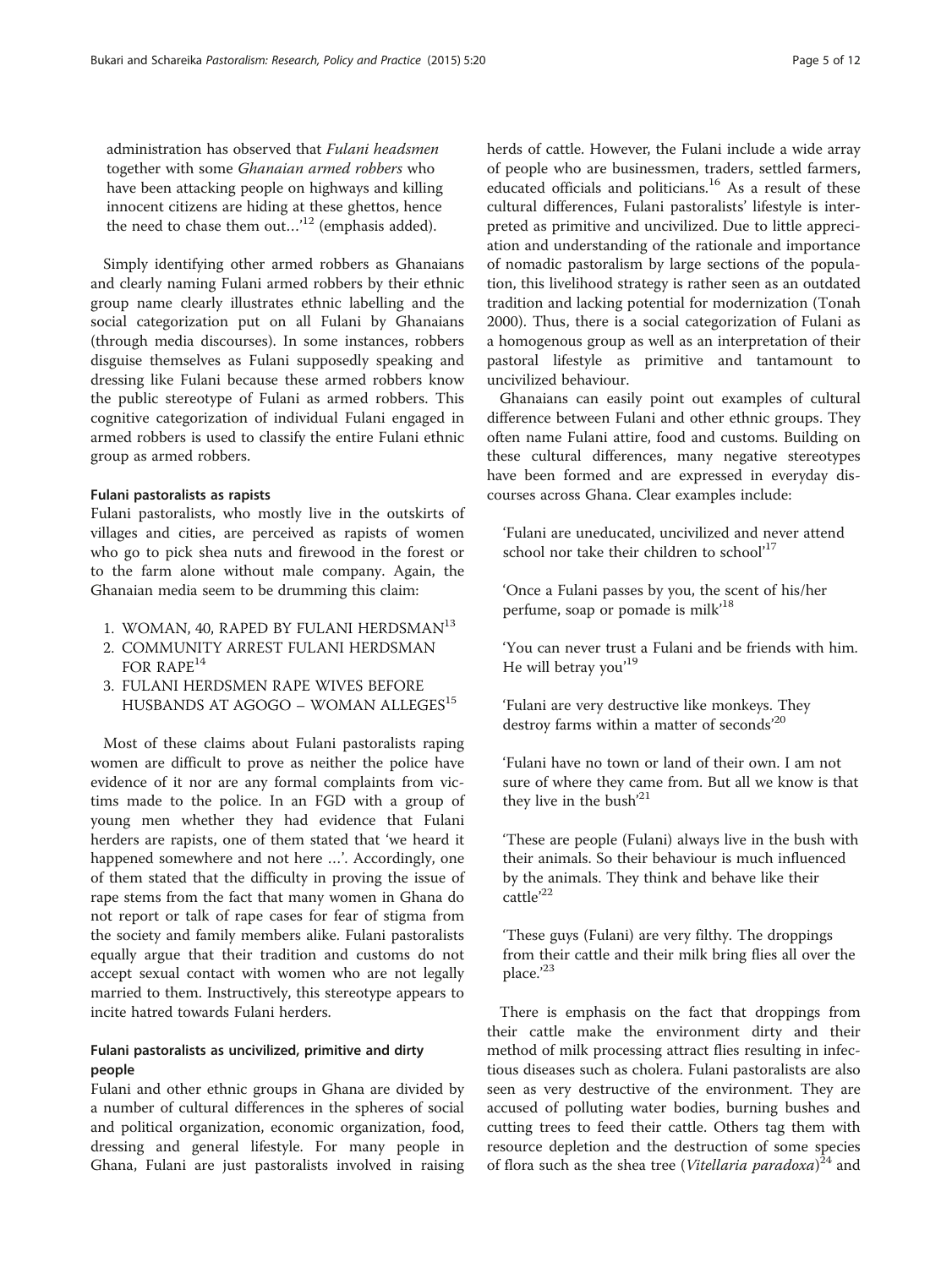thatch grasses (Hyparrhenia involucrata Stapf) for roofing houses. (It has to be noted here, though, that bush burning and other environmental destruction are not only done by the herders. Local farmers after harvesting set their farms ablaze and also cut down trees for firewood. Hunters equally set fire in search for bushmeat).

Some indigenous ethnic groups claim that marriage relations between them and Fulani i s traditionally forbidden. The Dagomba, Konkomba and Asante (in some areas) have no marriage relations with Fulani people. Some see as 'waywardness' any member of their ethnic group who has sexual relationships with Fulani. A man claimed that anyone among his ethnic group who has a sexual or marriage relation with a Fulani is 'a completely useless human'. The reason is attributable to the inferior status given to the Fulani pastoralists who historically have herded the cattle of kings of some of these ethnic groups and were slaves to the king and the aristocratic class. In some instances, spiritual stereotypes and prejudices are held against Fulani pastoralists including their ability to fly in the night (also see Barre [2012\)](#page-10-0); to talk to and command their cattle to kill; to possess spiritual powers to heal; to put spells on a person and kill him/ her instantly with magical powers; and even to change themselves into cattle. All these are perceived in a negative light.

Nevertheless, not in all cases are Fulani stereotypically and prejudicially discriminated. Fulani have been cultural neighbours<sup>25</sup> to the Dagomba, Mamprusi, Gonja and Builsa ethnic groups in northern Ghana and have engaged in very productive cooperative relations with them. Cooperation and strong social networks between them and these communities are built in many ways such as exchanges of goods and services, entrustment of cattle to them, friendship, visitations, trade, communal labour, social solidarity and even marriage with some Ghanaians. The wife of the vice presidential candidate of the New Patriotic Party<sup>26</sup> (who himself comes from the chiefly Mamprusi ethnic group) is of Fulani extraction. And there have been many inter-marriages between members of indigenous Ghanaian ethnic groups and Fulani. Also, Ghanaian veterinary services are made available to Fulani herders across the country.

#### Fulani pastoralists as violent and causers of farmer-herder conflicts

There has been a supposed increase in violent farmer-Fulani herder conflicts, and this is particularly reported in the Ghanaian media. There are quite a number of attacks on both local farmers and Fulani herders resulting in deaths and destruction of properties in almost all the ten regions of Ghana. The conflicts are especially high in Agogo in the Ashanti Region and in parts of the Eastern and Northern Regions. Historically, Fulani pastoralist

conflicts with local farmers in 1988/1989 and 1999/2000 led to expulsions of the former by the Ghanaian Government through the security agencies (see Tonah [2002](#page-11-0)). Thus, the Ghanaian state itself sees farmer-herder conflicts as the fault of Fulani. In these conflicts, it is 'us' against 'them'. And the blame is put on Fulani herders' destructive behaviour - 'they intentionally drive their cattle into peoples' farms destroying large acres of crops and when you confront them they kill you.' 27

Importantly, media discourse in Ghana tends to portray farmer-Fulani herder conflicts in Ghana with Fulani being the culprits. These conflicts are reported - both in print and electronic media - as gory, violent and increasing. Between 2010 and 2013, there were as many as 60 media reports of clashes between local farmers and Fulani herders in many parts of Ghana (based on the media studied for this paper). Media discourses of these conflicts can be characterized by the following:

- The media put the blame mainly on the Fulani herders. The Fulani are seen as the ones perpetuating violence.
- There is focus on the atrocities and gory activities of the Fulani against local residents of communities rather than the atrocities of local residents against the Fulani.28

The media discourse seems to contribute to the violent responses of communities to conflicts with Fulani herders. Just as Schröder and Schmidt [\(2001](#page-11-0)) posit that the framing of violence discourse helps to legitimize violence before it is applied, the continuous hype of these conflicts by the media contributes to the justification of violence against Fulani herders. This is not to suggest that some Fulani pastoralists are not sources of conflict but they are surely not the only sources of violence as portrayed in the Ghanaian media and narratives of local people. For instance, one of the news items reads that:

'There have been series of reports about Fulani herdsmen terrorizing people in some parts of the country, especially the Afram Plains in the Ashanti, Eastern and Brong Ahafo Regions.' 29

Fulani claimed that another instance of bias towards them was the 14 Fulani who were killed and their properties looted and destroyed by a group of Konkomba farmers in some communities in Gushiegu on 7 and 8 December 2011, without any single person being held responsible. There have been calls for actions to be taken against Fulani pastoralists<sup>30</sup> and in some cases open calls on community members to attack Fulani pastoralists in the communities. $31$  Thus, both media and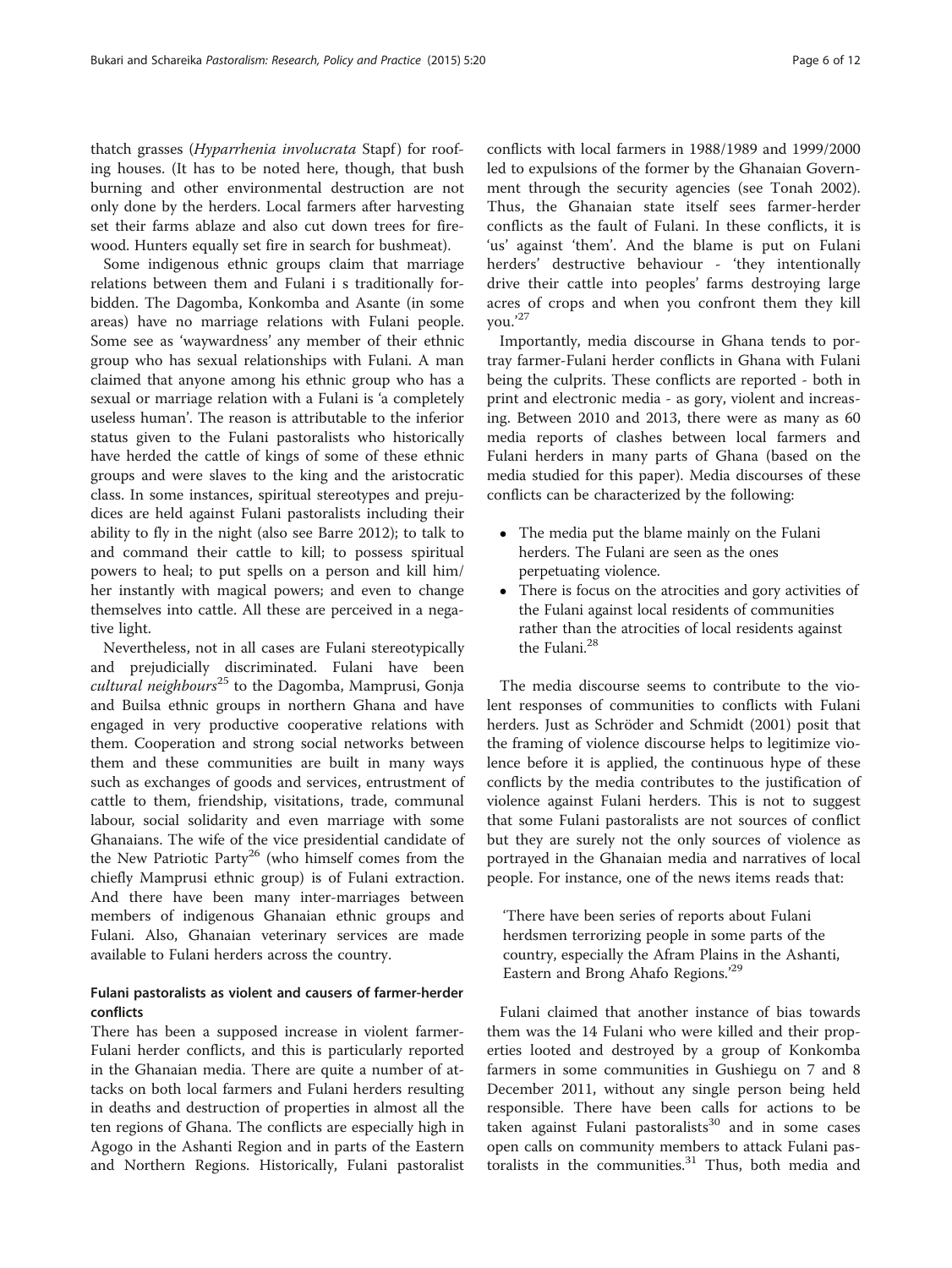local discourses frame Fulani as the ultimate causers of violent attacks on local farmers.

Some media reports and local discourse have portrayed Fulani pastoralists as a security threat to Ghana. An opinion leader interviewed in this study stated that '… they are very dangerous and a threat to our lives. These are people who carry AK 47 rifles and other weapons with them …'. Some have even suggested that they are likely to exacerbate already existing conflicts, especially in the northern part of Ghana.<sup>32</sup> Security expert, Kwesi Aning, however disagrees that the Fulani are a security threat. He maintains that:

'What poses a threat to our collective security is the way that the so-called "indigenous" Ghanaians perceive the Fulanis, most of whom are actually Ghanaian citizens. Ghana's handling of the Fulani grazers is a complete violation of the ECOWAS Protocol on Trans-Humans, which Ghana has signed up to. The protocol regulates the movement of nomadic herdsmen within West Africa. It spells out rules and regulations about where they should pass with the cattle, where there should be boreholes for their water and where there should be veterinary outposts to treat them … We (the Ghanaian authorities) are not following the protocol. This is a failure of the state, plus a deliberate manipulative process by communities in which Fulanis either pass through or are located, to intimidate, to steal, to abuse and to attack them...<sup>33</sup>

Kwesi Aning thus sees most Fulani as Ghanaian citizens and the treatment meted out to them as a violation of the ECOWAS Protocol. He therefore sees the presence of Fulani pastoralists not as a security threat. His comments are reflective of the understanding of some 31 Ghanaian intellectuals whom we interviewed via phone on the question 'do you consider Fulani Ghanaians?' Twenty-eight of them agreed that some were Ghanaians as far as they satisfy the Ghanaian constitution's provision on citizenship.

#### Fulani pastoralists as non-citizens

The general perception of a large section of Ghanaians is that all Fulani are non-Ghanaians and therefore have no rights as citizens. Unfortunately in Ghana, ethnicity and citizenship are intricately linked. The perception that once an individual does not claim primordial ethnic identity the individual is not a citizen tends to negatively affect the Fulani and contribute to discrimination against them. This is why Schlee ([2009](#page-11-0):223) observes that national politics and ethnicity (and citizenship) have influenced pastoralists' relations where it is often assumed that 'every group had a homeland and the right to expel minorities by force.' The attainment of citizenship in Ghana as indicted in Articles 6 and 7 of the 1992

Constitution of Ghana could be through other means rather than only by parenthood, indigeneity or ethnicity. Citizenship, for instance, can be attained through marriage or naturalization. However, all other ethnic groups such as the Akan, Mole-Dagomba, Ga-Dangme and Ewe who claim indigeneity are recognized by the Ghanaian state whilst Fulani are not. There is a claim of primordial identity by these indigenous Ghanaians based not only on ethnicity but along national citizenship rights that classify them as legal citizens as well as bona fide owners of land and other resources as against Fulani. The 'strangeness' of Fulani pastoralists is seen as the basis for their limited access to resources, land use and land rights. Whilst few Ghanaians do accept that there are Ghanaian Fulani who are distinct from say Burkina Faso or Nigeria Fulani, many think Fulani are not entitled to Ghanaian citizenship. In the light of rising violent tensions between Fulani herders and local farmers in many parts of Ghana, the Ghana Immigration Service in 2010 and 2011 started deportation of Fulani they considered illegal citizens in the country.

Again, when it comes to herder-farmer conflict or Fulani engagement in robbery, the media discourse looks at differences between Fulani and local people within the framework of a citizenship versus non-citizenship (Ghanaian versus non-Ghanaian) dichotomy. This is documented by headlines such as:

- 1. FULANI HERDSMEN OUTSTAY WELCOME IN  $GHANA^{34}$
- 2. A FULANI IS A FULANI, NOT A "GHANAIAN FULANI" 35
- 3. THE 'GHANAIAN FULANI' I NEVER KNEW<sup>36</sup>

Explicitly, writings in the media tend to reflect this citizen-alien discourse. For instance:

'… There is nothing in our official population census/ records to confirm that we have an ethnic group called Ghanaian Fulanis. Identifying the Fulani elements as "Ghanaian Fulanis" is wayward; it is a mere attempt to justify a self-constituted position on this populace and to seek sympathy for a lost cause. A Fulani is a Fulani, whether he is in Ghana or not! A Fulani who has acquired Ghanaian citizenship may be a Ghanaian (and recognized as being of Fulani extraction) but none is a "Ghanaian Fulani" … Fulanis have their roots elsewhere and must not hide behind our altruism to tempt us. Every historian and keen social commentator knows that the Fulanis are alien to Ghana, having all along been known as citizens spread across Northern Nigeria and its environs (cutting across Chad, Niger, etc.) as well as the Fouta Jallon mountains (especially the Sene-Gambia region) …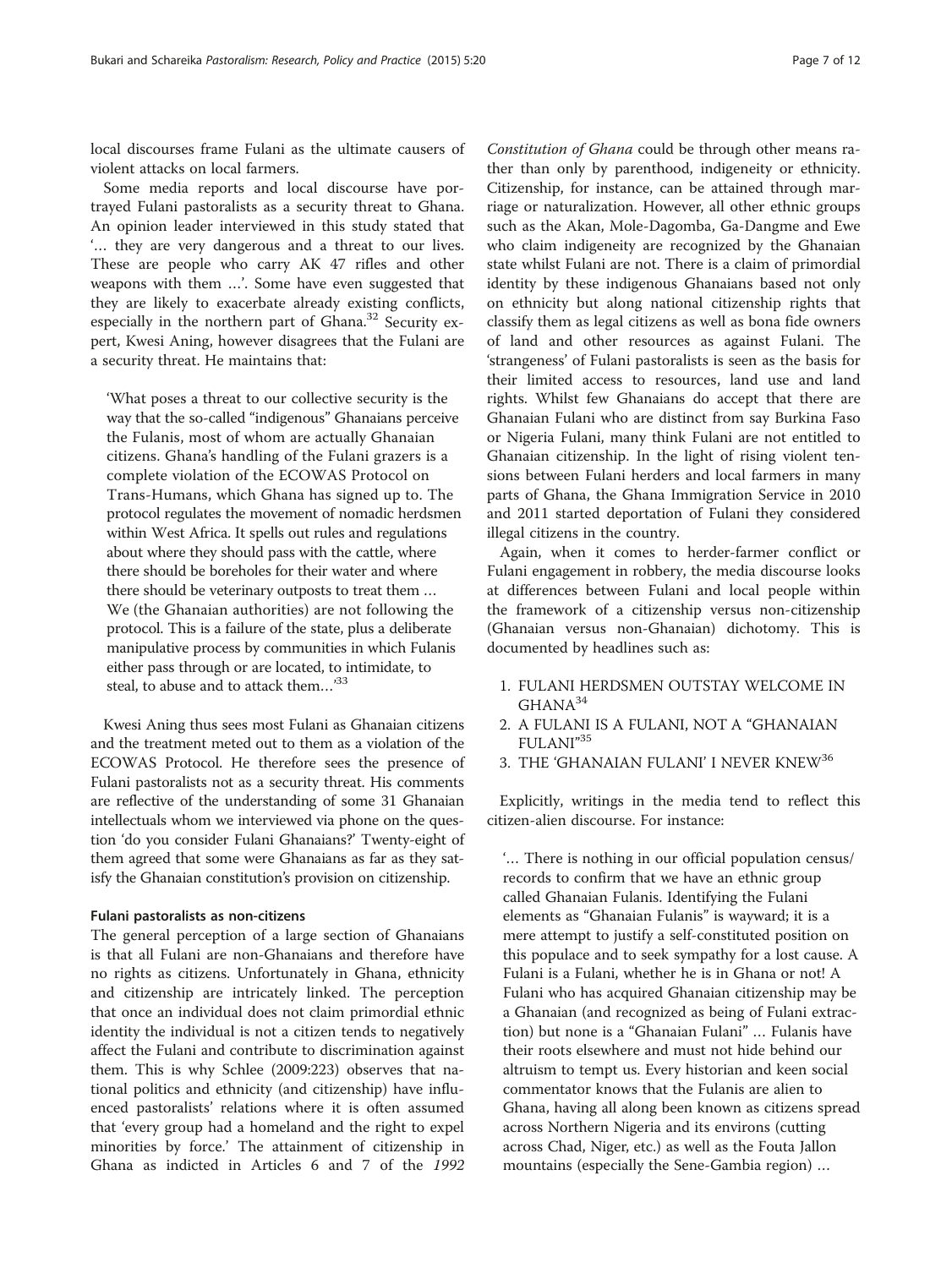The Fulanis have never been known or recognized as part of the ethnicities constituting the Ghanaian citizenry'<sup>37</sup> (emphasis added).

Discursive commentaries such as the one above use primordial identities to justify claims that Fulani are a non-indigenous ethnic group in Ghana and have no share in Ghanaian citizenship. These discourses are equally present at the local level where community members and youth groups have questioned claims of Fulani being Ghanaian citizens and the right to reside in communities and have access to land and use of resources.

### Exclusion of Fulani pastoralists as seen in local and state policies

Negative stereotypes, prejudices and discriminations against Fulani pastoralists are usually made due to their being non-citizens and invariably have no rights as citizens in Ghana. However, this goes beyond their noncitizenship status. Stereotypes, prejudices and discriminations have been subtly built up over the years.<sup>38</sup> Fulani had been servants and cattle herdsmen for other ethnic groups. Historically, Fulani presence in present day Ghana was to rear and herd cattle. Two of the three reasons for their arrival in Ghana given by Tonah [\(2005\)](#page-11-0) involve cattle: the expansion of the cattle trade and the establishment and development of native farms. These factors attracted many Fulani herders who, in the 1960s, 1970s and 1980s, were suffering from the Sahelian droughts. Although they have had contacts with the local people before colonialism, their permanent settlement in Ghana was motivated mainly by the entrustment of cattle by local people.

After many Fulani herders had arrived in Ghana, cattle were entrusted to them by major ethnic groups like the Dagomba, Mamprusi and Gonja, mainly because of Fulani skill in herding and caring for cattle. These relations developed into patron-client relationships (see also Hickey [2007;](#page-10-0) Turner [1999](#page-11-0)). Many of the herds belonged to aristocratic and rich people. Even up to now, cattle are entrusted to Fulani who remain liable to their 'master'. In Gushiegu for instance, a cattle owner may give a Fulani herder land to build and farm but can evict him therefrom if he 'disobeys' him, the master. Recent demands for herding labour attract herders. Ghanaian cattle owners look for 'skilled' Fulani labour to herd their cattle because of the lack of herding labour within Ghana where Free Compulsory Universal Basic Education (FCUBE) makes it compulsory for every child to go to school and also because of many Ghanaians' lack of interest in such herding jobs.

In social categorization theory, prejudices and stereotypes become fixed and with time develop socially and

cognitively in society (Dovidio et al. [2010\)](#page-10-0). Beliefs and ideas about Fulani have been built over time and passed on from generation to generation. For instance, the perception that Fulani are violent and are not willing to adapt to modern life has long been held and is a commonplace in local community discourse. These mindset views have led individuals to develop prejudices, defined as 'negative attitudes towards the entire group' and thus have led to them being socially and cognitively categorized in the society (see also Bonilla-Silva [1997](#page-10-0)). Prejudicial attitudes may induce individuals to real actions, exclusion or discrimination against minorities (Bonilla-Silva [1997](#page-10-0)). In light of the data presented here, it can be assumed that the attitudes towards the Fulani in Ghana have in fact contributed to their subtle exclusion from society. Some communities, for instance, explicitly refuse to accommodate Fulani because of their image as violent, armed robbers and destructive. Eriksen ([2010\)](#page-10-0) therefore states that stereotypes can justify privileges and differences in access to a society's resources; negative stereotypes in particular can be used to deny other groups' access to resources.

The attitudes discussed above, although not overt official state policy, are implicitly and subtly embedded in local and national policies and lead to Fulani pastoralists' exclusions in many spheres of the Ghanaian society. First of all, the state expulsions of Fulani pastoralists officially carried out by joint security forces called Operation Cow Leg (OCL) and Operation Livestock Solidarity have variously been carried out with the aim of getting out 'alien Fulani out of Ghana.' OCL is still used by the state especially when conflict between pastoral Fulani and local farmer communities such as in 1988/1989, 1998/1999, 2010 and 2015<sup>39</sup> increases in intensity.<sup>40</sup> The state has often resorted to expulsion as if Fulani pastoralists were the only people culpable in these conflicts. Tonah ([2002](#page-11-0):22) states that the expulsions of Fulani show that '… they are still considered "foreigners" by the government and large parts of the population …' The history of the Aliens Compliance Order in 1969 in Ghana which deported all foreigners without valid documents led to strings of retaliations especially from Nigeria. Fulani were equally affected.

These policies culminated in the promulgation of the ECOWAS Protocol on Free Movement of Persons<sup>41</sup> which basically allows the free flow of persons, goods and services including Fulani with their cattle into all ECOWAS countries for 90 days without a visa. The state compliance with the protocol is seen by local farmers and community members as politically allowing 'strangers' (Fulani) to enter into their land, thereby resulting in the commission of offences against local farmers. The complaints often result in the state expulsion policies against the Fulani to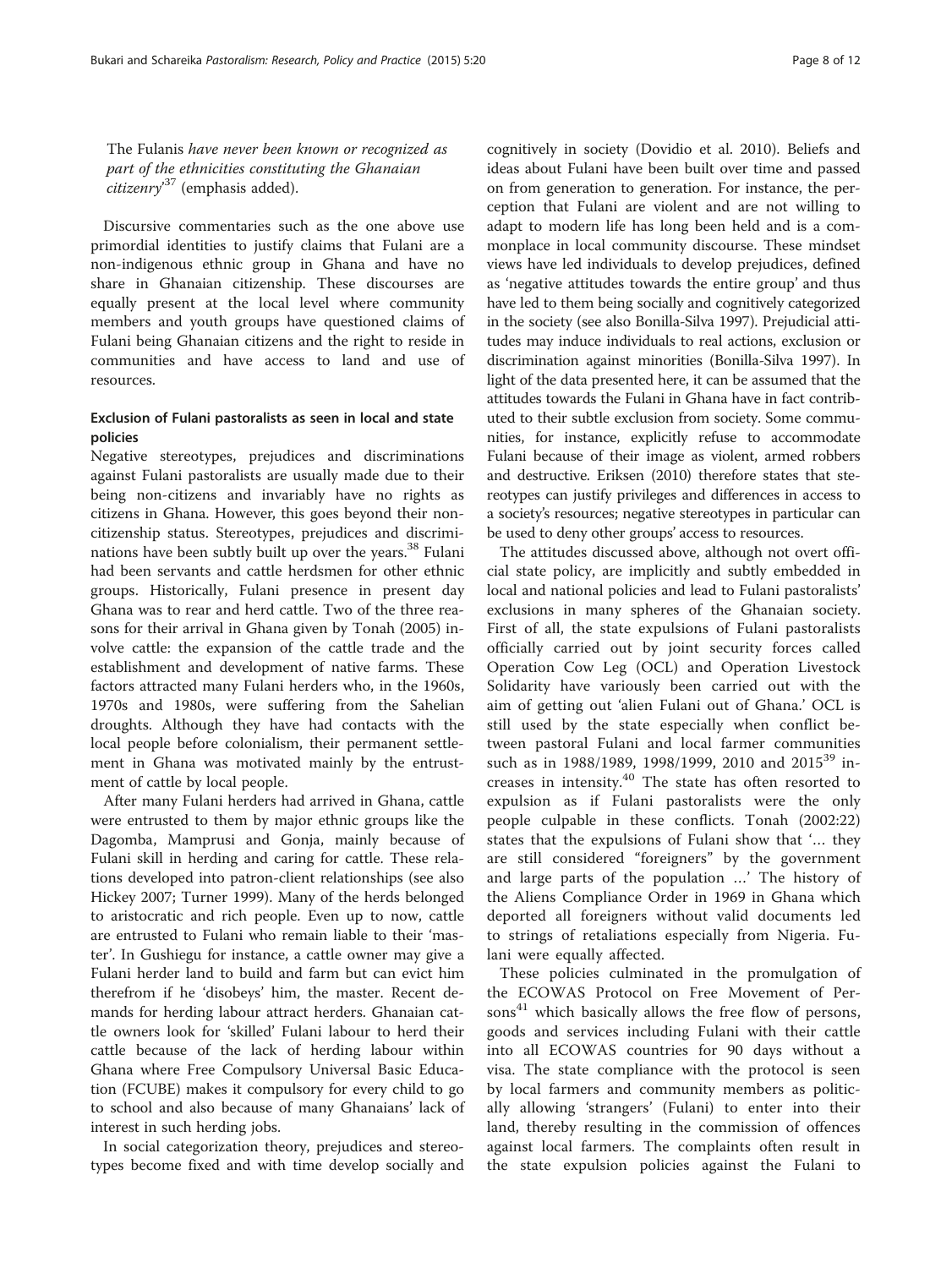satisfy the interests of local groups and communities. Despite several of these expulsions, Fulani pastoralists often return to Ghana. These expulsions tend to rather worsen farmer-herder relations (Tonah [2002\)](#page-11-0) as antagonism between Fulani and local communities intensifies.

Fulani are also affected by eviction from lands and settlements in the communities where they have been living. Some have often suffered land confiscations and total eviction from communities in instances of conflicts with local farmers or when they are accused of robbery and banditry. In some areas where Fulani pastoralists have money and are able to buy land, there often is opposition to the sale of land to them. $42$ 

Fulani integration into the Ghanaian has been poor. Integration is used here in the sense of sociological theory to mean inclusion of people in the social and political system of a country (Esser [2000\)](#page-10-0). Following Esser's ([2000](#page-10-0)) classification of integration into acculturation, placement, interaction and identification, Fulani are not well integrated into the Ghanaian society, unlike the case of other West African countries. Fulani are much integrated in Senegal for instance, where they participate in mainstream politics and leadership. In general integration theory, migrants after many years of stay basically become included and assimilated in the receiving society (although not in all cases; see Healey [2014](#page-10-0); Depalo [2007](#page-10-0)). This is not the case for the Fulani in Ghana. Even in communities where they settle, segregation of Fulani herders' settlements and those of the local community is conspicuous. Besides, despite long stays and everyday interaction with local people, they are still deeply and cognitively excluded in community participation and life in issues such as marriage (except few instances and communities in Ghana), citizenship (both local and national citizenship) and resource access.

# Implications of stereotypes, prejudices and exclusion of Fulani pastoralists

Stereotypes, prejudices and exclusion of others provide negative effects to society as a whole. Most of the pastoralists interviewed reiterated that they do not feel welcomed and seen as part of the Ghanaian society because of these negative stereotypes, prejudices and practices of exclusion. In an FGD at Bulugu in Gushiegu with second- and third-generation Fulani pastoralists, they stated that they do not feel they belong to the Ghanaian society, not because they see themselves as non-citizens but because they are continuously set apart. Besides, they claimed that some of them are compelled to relocate to other countries although they preferred to live in Ghana. Also, the opportunities for resolving farmer-herder conflicts and providing cooperative avenues are seriously hindered by many of these exclusion policies. Tonah

([2002\)](#page-11-0) has stated that state expulsion exercises sending pastoralists out of Ghana have rather increased farmerherder conflicts. Pastoralists' local connections and ties with some chiefs, stock owners and cattle businessmen protect them from the expulsions because some of the cattle are owned by these people. A cursory look at conflict development from the 1980s to date clearly shows that the main justification for the state expulsions which is to end conflicts has failed, and rather has seen increased attacks and deaths of local farmers and pastoralists.

Both Fulani pastoralists and local community members are armed to defend themselves, making violent clashes almost inevitable. In Agogo, whilst police records from 2009 to March 2013 show 12 violent deaths in the area involving farmer-pastoralist attacks, local community farmers in an FGD counted 21 deaths of community members in the same period. Gushiegu which hitherto had no records of violent farmer-pastoralists has also seen violent attacks since 2011 with 14 pastoralists being killed within three days (6 to 9 December 6 2011). These events have even lessened interaction between the Ghanaian society and Fulani pastoralists and therefore negatively affected efforts to end violence, armed robbery and crime. A police officer succinctly puts as 'if we continue to see the Fulani in a very difficult light, those of them who are good will not cooperate in exposing the bad ones.' As pastoralism is being pushed to the blink of collapse with continuous expulsions and exclusion of Fulani, many of them especially in Agogo, are relocating to other countries such as Burkina Faso.

# Conclusions

This paper analyzes various prejudices and stereotypes in Ghanaian national and local policies, discourses and practices that have contributed to exclusion of Fulani pastoralists in terms of their access to resources, land, belonging and settlements in local communities. National and local discourses have regarded Fulani pastoralists including those of second- and third-generation as migrants and non-citizens. Besides, the paper shows that these prejudices, stereotypes and practices of exclusion have affected and structured relations between the pastoralists and local people, especially farmers. There are less chances of pastoralists' cooperation with local people, as well as Fulani integration into society; rather, these attitudes contribute to an escalation of violence in cases of conflict. Whilst we refuse to generalize that all people in Ghana hold these views against the Fulani, there are clear indicators that in local attitudes, discourses and policies, media reports and government action have overtly and covertly excluded and marginalized Fulani. These are mainly seen in national expulsion exercises, local community evictions and lack of access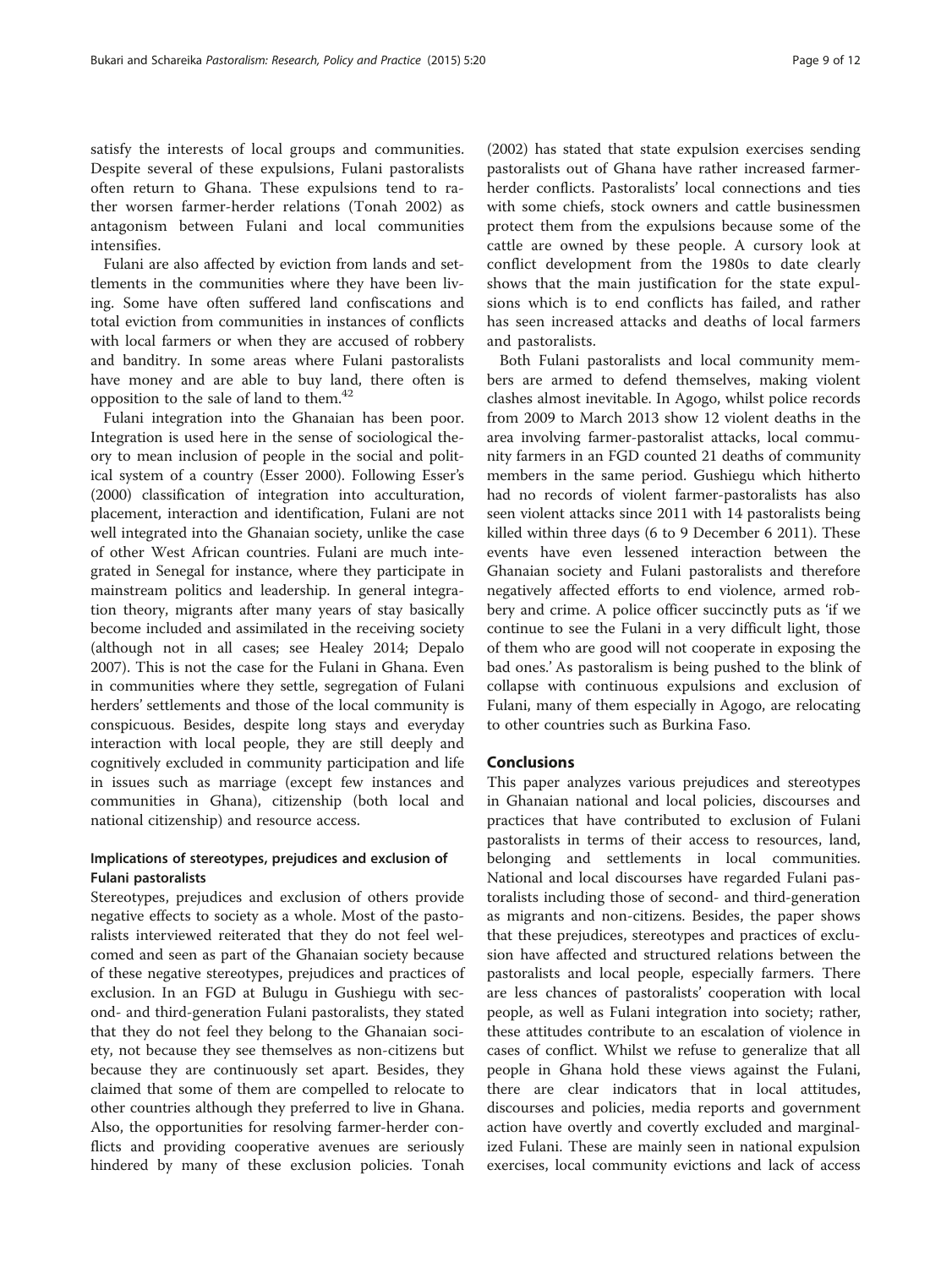and rights to resource uses in the community. National and local polices and discourses on Fulani pastoralists need rethinking. Fulani are not homogeneous, and each individual Fulani engaged in crime or bad behaviour does not need to represent social categorizations that blame the Fulani as a whole group. Ghanaian media discourse is a major force that contributes to the social and cognitive categorizations of Fulani.

#### **Endnotes**

<sup>1</sup>Fulani which is derived from Hausa is the English term for these pastoralists. Fula is derived from the Manding languages and is also used in English. Ful e is the original term for the people. This has been adopted into English, often spelt Fulbe. In French, Fulani are called Peuls. See Davidheiser and Luna (2008). From Complementarity to Conflict: A Historical Analysis of Farmer-Fulbe Relations in West Africa. African Journal on Conflict Resolution, 8 (1): 77-104.

 $^{2}$ Ghana's 2010 Population and Housing Census categorized ethnic groups into eight: Akans (47.5%), Mole Dagbani (16.6%), Ewe (13.9%), Ga-Dangme (7.4.1%), Gurma (5.7%), Guan (3.7%), Grusi (2.5%), Mande (1.1%) and others (1.4%) to include foreign ethnic groups and foreigners. Ghana's total population as of 2010 was 24,658,823. Other previous censuses as well have these as the classification of ethnic groups in Ghana.

<sup>3</sup>This allegation was made in the Northern, Upper East and Ashanti and during interviews with Fulani and claimed by Fulani to have been nationwide. This is clearly a case of corruption and is not sanctioned by the state.

<sup>4</sup>This information is based on interviews with elderly people in Gushiegu and Agogo.

<sup>5</sup>See Joshua Project. (2015). Fulani, Maasina in Ghana [http://joshuaproject.net/people\\_groups/11773/GH](http://joshuaproject.net/people_groups/11773/GH) (Accessed 16 November 2014)

 ${}^{6}$ Interview with female trader, Gushiegu town (17) November 2013)

 $7$ Ghana News Agency. (4 March 2012). Police Arrest Two Fulani. [http://ghananewsagency.org/human-inter](http://ghananewsagency.org/human-interest/police-arrests-two-fulani-armed-robbers-40087) [est/police-arrests-two-fulani-armed-robbers-40087](http://ghananewsagency.org/human-interest/police-arrests-two-fulani-armed-robbers-40087) (Accessed 16 November 2014)

VibeGhana.com (27 January 2013). Ashanti Police gun down seven Fulani armed robbers [http://edition.](http://edition.myjoyonline.com/pages/news/201301/100535.php) [myjoyonline.com/pages/news/201301/100535.php](http://edition.myjoyonline.com/pages/news/201301/100535.php) (Accessed 16 November 2014)

Ghana Review International (4 October 2011). 5 Fulani Robbers busted. [http://www.ghanareview.com/Re](http://www.ghanareview.com/Restyle/index2.php?class=News&date=2011-10-04&id=50552) [style/index2.php?class=News&date=2011-10-](http://www.ghanareview.com/Restyle/index2.php?class=News&date=2011-10-04&id=50552)

[04&id=50552](http://www.ghanareview.com/Restyle/index2.php?class=News&date=2011-10-04&id=50552) (Accessed 16 November 2014)<br><sup>10</sup>Citifmonline.com (26 September 2014). 5 armed robbers arrested in V/R. [http://citifmonline.com/2014/09/](http://citifmonline.com/2014/09/26/5-armed-robbers-arrested-in-vr/)

[26/5-armed-robbers-arrested-in-vr/](http://citifmonline.com/2014/09/26/5-armed-robbers-arrested-in-vr/) (Accessed 16 November 2014)<br><sup>11</sup>ModernGhana.com. (2 June 2012). Two Fulani

Armed Robbers Killed in Shoot-out with Police [http://](http://www.modernghana.com/sports/399172/1/two-fulani-armed-robbers-killed-in-shoot-out-with-.html) [www.modernghana.com/sports/399172/1/two-fulani-](http://www.modernghana.com/sports/399172/1/two-fulani-armed-robbers-killed-in-shoot-out-with-.html)

[armed-robbers-killed-in-shoot-out-with-.html](http://www.modernghana.com/sports/399172/1/two-fulani-armed-robbers-killed-in-shoot-out-with-.html) (Accessed 16 November 2014)<br> $12$ In fact, the identity of the said robbers was not iden-

tified, yet it was concluded they were Fulani. See Daily Guide (16 June 2014). 30 Ganjamen Busted. [http://](http://www.dailyguideghana.com/30-ganjamen-busted/) [www.dailyguideghana.com/30-ganjamen-busted/](http://www.dailyguideghana.com/30-ganjamen-busted/)

(Accessed 16 November 2014) 13ModernGhana.com. (16 January 2003). Woman, 40, raped by Fulani herdsman. [http://www.modernghana.](http://www.modernghana.com/news/30043/1/woman-40-raped-by-fulani-herdsman.html) [com/news/30043/1/woman-40-raped-by-fulani-herds](http://www.modernghana.com/news/30043/1/woman-40-raped-by-fulani-herdsman.html)[man.html](http://www.modernghana.com/news/30043/1/woman-40-raped-by-fulani-herdsman.html) (Accessed 16 November 2014)<br><sup>14</sup>Ghana News Agency. (8 April 2011). Community ar-

rest Fulani herdsman for rape. [http://ghananewsagen](http://ghananewsagency.org/human-interest/community-arrest-fulani-herdsman-for-rape-27535) [cy.org/human-interest/community-arrest-fulani-herdsma](http://ghananewsagency.org/human-interest/community-arrest-fulani-herdsman-for-rape-27535) [n-for-rape-27535](http://ghananewsagency.org/human-interest/community-arrest-fulani-herdsman-for-rape-27535) (Accessed 16 November 2014) 15Myjoyonline.com (16 August 2011). Fulani herdsmen

rape wives before husbands at Agogo – woman alleges [http://edition.myjoyonline.com/pages/news/201109/7303](http://edition.myjoyonline.com/pages/news/201109/73031.php)

[1.php](http://edition.myjoyonline.com/pages/news/201109/73031.php) (Accessed 16 November 2014)<br><sup>16</sup>The chairman of People's National Convention (PNC) party in Ghana, Alhaji Rahman Ramadan, is a Fulani.<br> $17$ Informal conversation with female teacher, Sandema

<sup>18</sup>Interview with female trader, Gushiegu Town <sup>19</sup>Interview with male farmer, Toti - Gushiegu

<sup>20</sup>Interview with Fulani male farmer, Bebuso - Agogo

<sup>21</sup>Interview with Chief, Agogo

<sup>22</sup>Interview with male teacher, Gushiegu town

<sup>23</sup>Interview with male teacher, Gushiegu town

<sup>24</sup>Shea is economically valuable to farmers especially women. The nuts from the shea are sources of income to them because they are sold out for export whilst locally used for making cooking oil and pomade.<br><sup>25</sup>The concept of *cultural neighbourhood* according

to Gabbert (2014) was developed from long-term comparative anthropological fieldwork to describe inter-ethnic relations between the groups of southern Ethiopia where cultural and ethnic diversities are part and parcel of inter-ethnic communication. Cultural neighbours could be friends and allies, who cooperate in peaceful ways, or enemies, who are respected for their strength and virility and engage in conflicts.<br> $10^{26}$ The New Patriotic Party is Ghana's main opposition

party.<br> $27B$ ased on FGD in Agogo (8 July 2013)

28One Fulani herder remarked on 14 January 2014 that 'in the month of December 2013 alone, four Fulani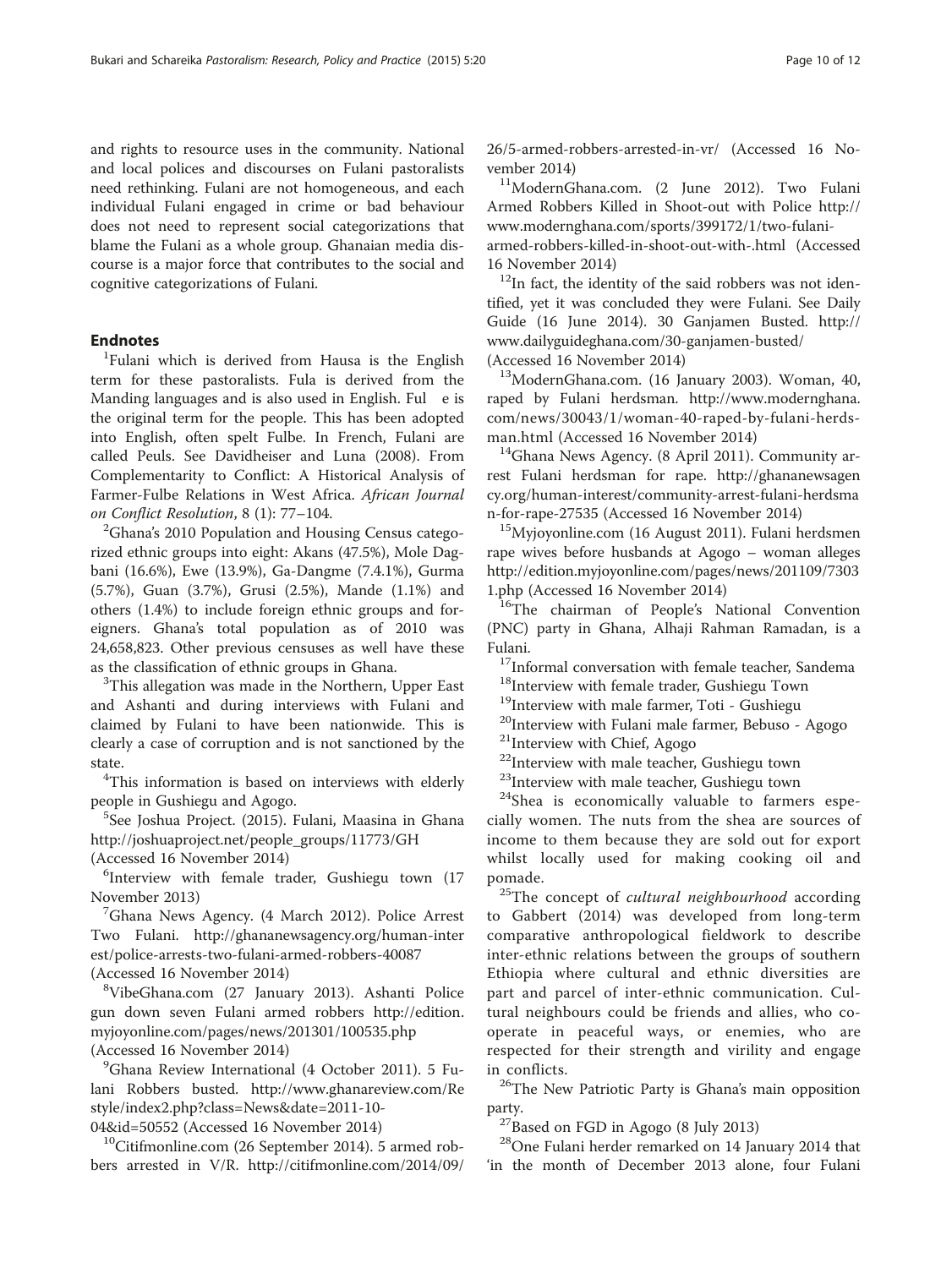<span id="page-10-0"></span>herders have been killed. My brother, did you hear any media outlet or radio station talk about it or even mentioned the issue? But if it were a resident of Agogo killed, you will hear all the radio stations in Ghana talking about it for a whole week.'<br><sup>29</sup>See Myjoyonline.com (30 August 2011). Fulani

herdsmen must go-Asante Akyem North MP.<br><sup>30</sup>See Okoampa-Ahoofe, K. (1 February 2014). Fulani

herdsmen were first to declare war. [http://vibeghana.com/](http://vibeghana.com/2014/02/01/fulani-herdsmen-were-first-to-declare-war/) [2014/02/01/fulani-herdsmen-were-first-to-declare-war/](http://vibeghana.com/2014/02/01/fulani-herdsmen-were-first-to-declare-war/)

(Accessed 16 November 2014)<br> $31$ The member of the parliament of the Asante Akim North Constituency (Agogo) has stated that he will mobilize the people of the area to fight against the presence of cattle in the area. See Myjoyonline.com (29 January 2014). MP declares shoot to kill in Agogo. [http://www.my](http://www.myjoyonline.com/news/2014/January-29th/mp-declares-shoot-to-kill-in-agogo.php)[joyonline.com/news/2014/January-29th/mp-declares-shoot](http://www.myjoyonline.com/news/2014/January-29th/mp-declares-shoot-to-kill-in-agogo.php)[to-kill-in-agogo.php](http://www.myjoyonline.com/news/2014/January-29th/mp-declares-shoot-to-kill-in-agogo.php) (Accessed 15 August 2014)<br><sup>32</sup>Justin Bayo is reported saying 'They (Fulani herders)

cross over into the country fully armed and with no regard for our laws. If unchecked they will escalate the many dormant conflicts especially in the north over land.' See IRIN. (29 April 2010). GHANA: Police crackdown on migrant Fulani. [http://www.irinnews.org/re](http://www.irinnews.org/report/88957/ghana-police-crackdown-on-migrant-fulani-herdsmen) [port/88957/ghana-police-crackdown-on-migrant-fulani](http://www.irinnews.org/report/88957/ghana-police-crackdown-on-migrant-fulani-herdsmen)[herdsmen](http://www.irinnews.org/report/88957/ghana-police-crackdown-on-migrant-fulani-herdsmen) (Accessed 24 October 2014). Justin Bayo was the coordinator at the time of the statement. He has since left WANEP.<br><sup>33</sup>IRIN. (29 April 2010). GHANA: Police crackdown

on migrant Fulani herdsmen [http://www.irinnews.org/](http://www.irinnews.org/report/88957/ghana-police-crackdown-on-migrant-fulani-herdsmen) [report/88957/ghana-police-crackdown-on-migrant-ful](http://www.irinnews.org/report/88957/ghana-police-crackdown-on-migrant-fulani-herdsmen) [ani-herdsmen](http://www.irinnews.org/report/88957/ghana-police-crackdown-on-migrant-fulani-herdsmen) (Accessed 17 November 2014) 34Kokutse, Francis. (3 August 2011). Africa Review -

Fulani herdsmen outstay welcome in Ghana [http://](http://www.africareview.com/News/Ghanaians-tire-of-hosting-Fulani-herdsmen/-/979180/1212908/-/1dqyejz/-/index.html) [www.africareview.com/News/Ghanaians-tire-of-hosting-](http://www.africareview.com/News/Ghanaians-tire-of-hosting-Fulani-herdsmen/-/979180/1212908/-/1dqyejz/-/index.html)[Fulani-herdsmen/-/979180/1212908/-/1dqyejz/-/index.ht](http://www.africareview.com/News/Ghanaians-tire-of-hosting-Fulani-herdsmen/-/979180/1212908/-/1dqyejz/-/index.html) [ml](http://www.africareview.com/News/Ghanaians-tire-of-hosting-Fulani-herdsmen/-/979180/1212908/-/1dqyejz/-/index.html) (Accessed 15 August 2014)<br><sup>35</sup>See Bokor, M. J. K. (8 October 2011). A Fulani is a

Fulani, not a "Ghanaian Fulani." [http://www.ghanaweb.](http://www.ghanaweb.com/GhanaHomePage/NewsArchive/artikel.php?ID=221015) [com/GhanaHomePage/NewsArchive/artikel.php?ID=221](http://www.ghanaweb.com/GhanaHomePage/NewsArchive/artikel.php?ID=221015) [015](http://www.ghanaweb.com/GhanaHomePage/NewsArchive/artikel.php?ID=221015) (Accessed 15 August 2014  $36$ See Manu, Bernard. (11 October 2011). The 'Ghan-

aian Fulani' I never knew. [http://www.ghanaweb.com/](http://www.ghanaweb.com/GhanaHomePage/features/artikel.php?ID=221334) [GhanaHomePage/features/artikel.php?ID=221334](http://www.ghanaweb.com/GhanaHomePage/features/artikel.php?ID=221334) (Accessed 15 August 2014) 37Bokor, M. J. K. (8 October 2011). A Fulani is a

Fulani, not a "Ghanaian Fulani." [http://www.ghan](http://www.ghanaweb.com/GhanaHomePage/NewsArchive/artikel.php?ID=221015)[aweb.com/GhanaHomePage/NewsArchive/artikel.php?](http://www.ghanaweb.com/GhanaHomePage/NewsArchive/artikel.php?ID=221015) [ID=221015](http://www.ghanaweb.com/GhanaHomePage/NewsArchive/artikel.php?ID=221015)<br> $38$ Interviews with Fulani elders

39Myjoyonline (13 May 2015). Fulani herdsmen to be kicked out in Operation Cow Leg [http://myjoyonline.](http://myjoyonline.com/news/2015/May-13th/fulani-herdsmen-to-be-kicked-out-in-operation-cowleg.php) [com/news/2015/May-13th/fulani-herdsmen-to-be-kicked](http://myjoyonline.com/news/2015/May-13th/fulani-herdsmen-to-be-kicked-out-in-operation-cowleg.php)[out-in-operation-cowleg.php](http://myjoyonline.com/news/2015/May-13th/fulani-herdsmen-to-be-kicked-out-in-operation-cowleg.php)

<sup>40</sup>These were based on interviews with Fulani who all claimed to have been questioned by emigration officials whilst others were expelled.<br><sup>41</sup>See Discover ECOWAS. *ECOWAS Protocol on free* 

movement of persons, the right of residence and establishment. [http://www.cfr.org/world/economic-com](http://www.cfr.org/world/economic-community-west-african-states-ecowas-protocol-free-movement-persons-residence-establishment/p28124)[munity-west-african-states-ecowas-protocol-free-move](http://www.cfr.org/world/economic-community-west-african-states-ecowas-protocol-free-movement-persons-residence-establishment/p28124)[ment-persons-residence-establishment/p28124.](http://www.cfr.org/world/economic-community-west-african-states-ecowas-protocol-free-movement-persons-residence-establishment/p28124)

(Accessed 15 August 2014)<br> $42$ In interviews in Agogo, Kumawu, Gushiegu and Karaga districts, Fulani complained of difficulty in buying land.

#### Competing interests

The authors declare that they have no competing interests.

#### Authors' contributions

KBN conceived of the study and carried out the field study under the supervision and guidance of NS. KBN did the analysis of the interviews and drafted the manuscript. NS did a thorough revision of the first, second and third drafts of the manuscript. Both authors read and approved the final manuscript.

#### Acknowledgements

The authors want to thank the Dr. Hermann Eiselen, Doctoral Programme of the Fiat Panis Foundation and the German Academic Exchange Services (DAAD) for sponsoring the field research in Ghana. We also appreciate the assistance of Richard Bonnie, Dr. Imogen Bellwood-Howard and Maame Owusua Amponsah-Bioh in commenting on the initial draft of this paper.

#### Received: 7 July 2015 Accepted: 6 October 2015 Published online: 04 November 2015

#### References

- Allport, Gordon W. 1954. The nature of prejudice. New York: Doubleday Anchor Books.
- Barre, Rita Y. 2012. The theoretical milieu: Fulani herder-indigene conflicts in Tallensi-Nabdam, Ghana. Ghana Journal of Geography 4: 18–24.
- Bonilla-Silva, Eduardo. 1997. Rethinking racism: Toward a structural interpretation. American Sociological Review 62(3): 465–480.
- Depalo, D. 2007. Do migrants assimilate? Evidence from the ECHP. University of Rome "Tor Vergata." Available at [www.dagliano.unimi.it/media/Depalo.pdf.](http://www.dagliano.unimi.it/media/Depalo.pdf) Accessed on 2 December 2014.
- Diallo, Issa. 2009. The nomadic pastoralists of Burkina Faso. Indigenous Affairs 3–4: 48–53.
- Diallo, Youssouf. 2001. Conflict, cooperation and integration: A West African example (Cote d' Ivoire). Max Planck Institute for Social Anthropology Working Paper No. 22. Halle: Max-Plank Institute.

Dovidio, John F., Miles Hewstone, Peter Glick, and Victoria Esses. 2010. The SAGE handbook of prejudice, stereotyping and discrimination. New York: SAGE Publications Ltd.

- Eriksen, Thomas H. 1994. Ethnicity and nationalism: Anthropological perspectives. New York: Pluto Press.
- Eriksen, Thomas H. 2010. Ethnicity and nationalism: Anthropological perspectives, 3rd ed. New York: Pluto Press.
- Esser, Hartmut. 2000. Soziologie. Spezielle Grundlagen. Band 2: Die Konstruktion der Gesellschaft. Frankfurt-New York: Campus.
- Frantz, Charles. 1975. Pastoral Societies, Stratification, and National Integration in Africa, The Scandinavian Institute of African Studies Research Report 30. Uppsala: Uppsala Offset Center.
- Healey, J.F. 2014. Diversity and society: Race, ethnicity, and gender, 4th ed. New York: SAGE Publications Inc.
- Hickey, Sam. 2007. 'Caught at the crossroads: Citizenship, marginality and the Mbororo Fulani in Northwest Cameroon.'. In Making nations, creating strangers: States and citizenship in Africa, ed. Sara Dorman, Daniel Hammett, and Paul Nugent. Boston: BRILL.
- Gabbert, Christina E. 2014. The global neighbourhood concept: A chance for cooperative development or Festina Lente. In A delicate balance land use,